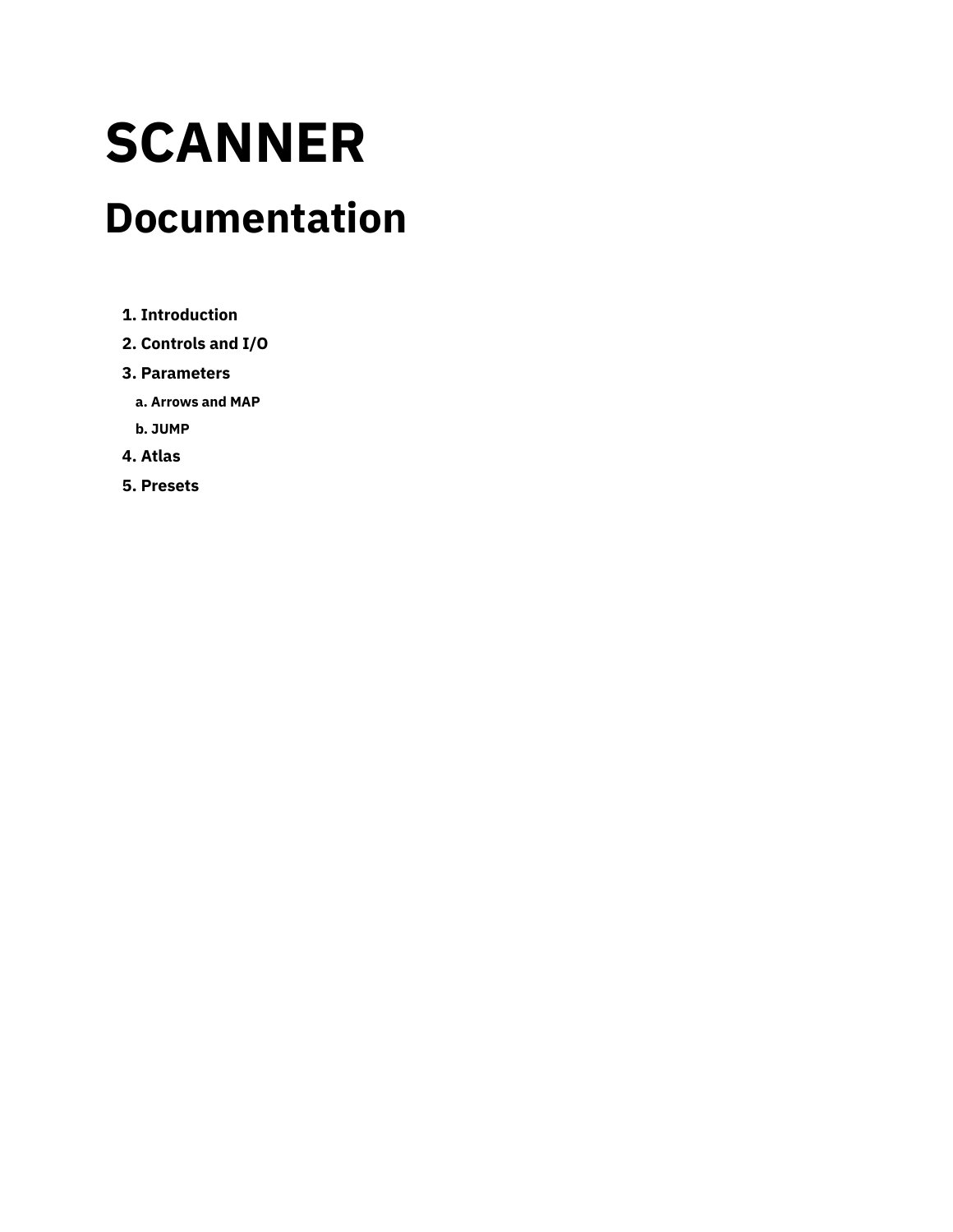## **1. Introduction**

<span id="page-1-0"></span>A canonical waveterrain oscillator has two parts, the terrain and an orbit. The orbit traces a path across the terrain, with its elevation drawing out a signal over time.

Imagine a submarine searching for something at the bottom of the ocean. It maintains a fixed distance above the sea floor as it glides over seamounts and dives into trenches. The depth of the submarine is the signal output, and the sea floor is the terrain.

Inspired by the Richter Miniwave, SCANNER is a world of surfaces playing the role of the terrain; your system provides the orbit by way of a set of coordinate inputs.

A signal into just the **X** input instructs the submarine to travel back and forth due east and west. It will cross peaks and troughs, creating a signal. Connecting a source to the Y input will cause it to also travel along the north/south axis. The **X** and **Y** offsets shift its path to a different part of the search area.

In practice, the surface is generated from a pair of basis functions for the two dimensions. If you find the terrain concept hard to grasp, think of SCANNER as a pair of intertwined waveshapers, one for each input.

When an input reaches the edge of the map, it "bounces" off the edge, getting reflected back inside. This is akin to traditional wavefolding. The following image shows an example surface and 5 potential orbits. The brightness of the gradient represents the level of the surface at any given point.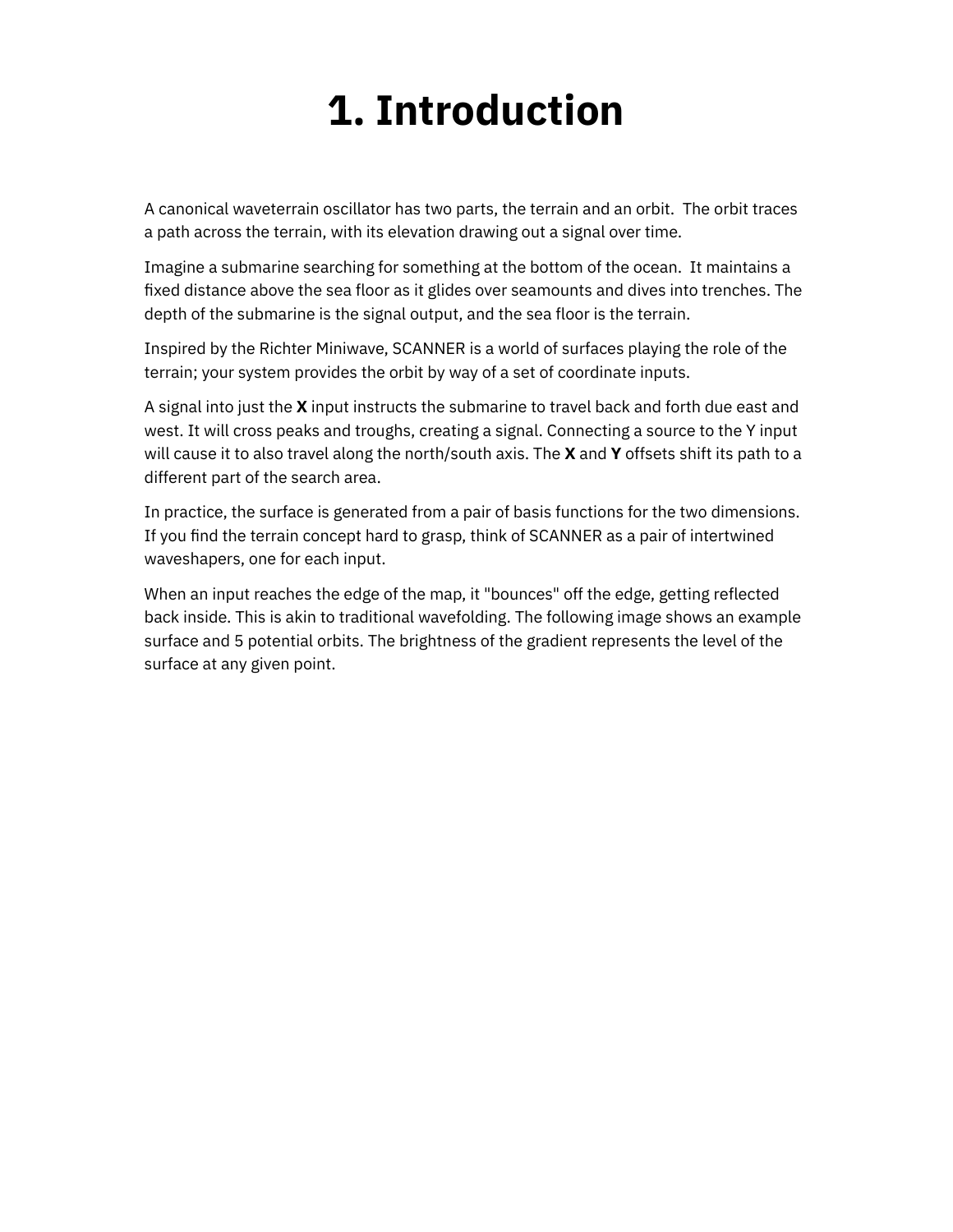

The map is deformed along the **Z** dimension, allowing a signal to morph the surface itself.

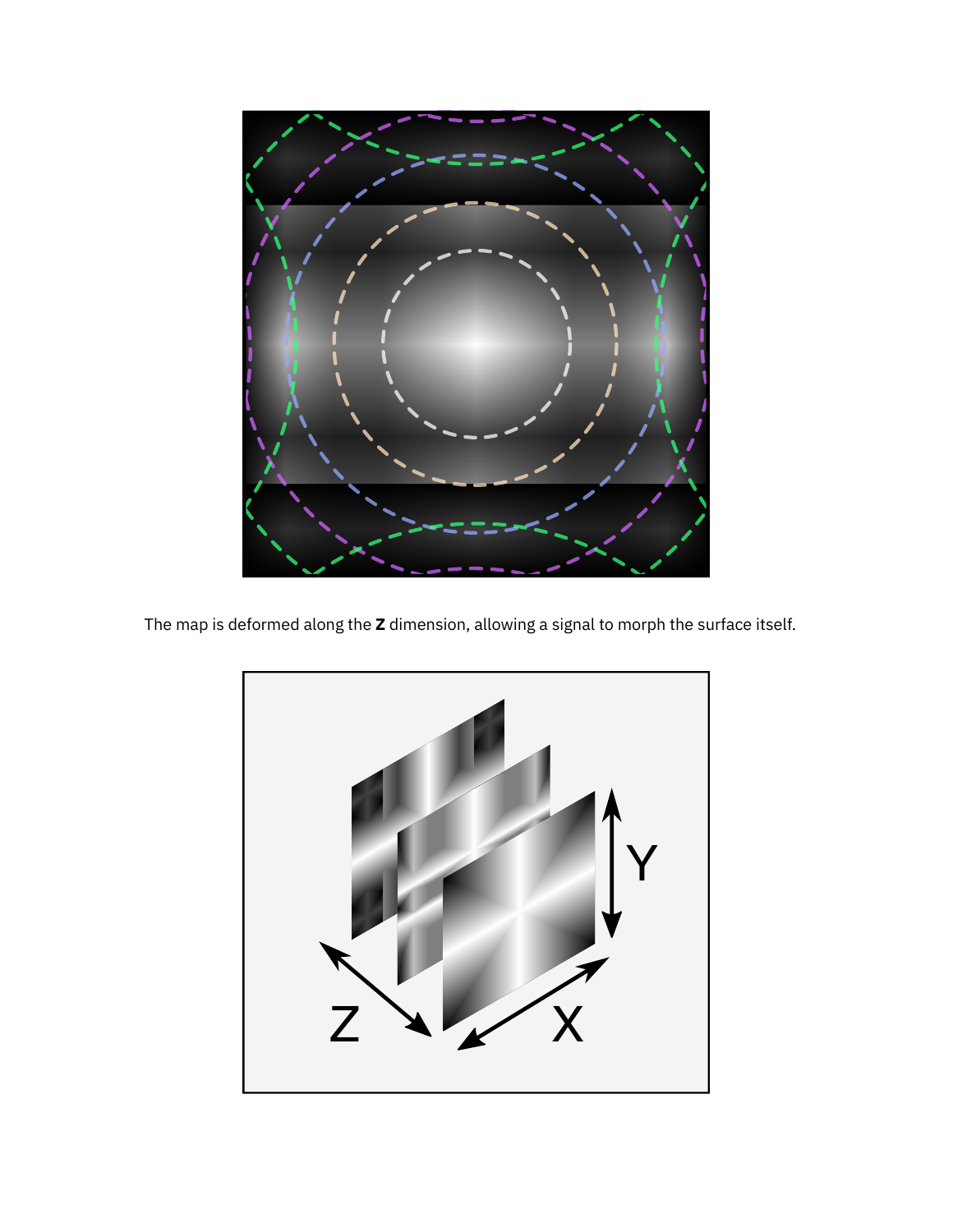The deformation occurs at a geological pace, so high frequency **Z** inputs aren't properly represented.

<span id="page-3-0"></span>The **JUMP** input allows for an instantaneous change in the orbit, either by teleporting by the distance from your origin or reversing the direction of travel.

## **2. Controls and IO**

If you haven't yet, take a glance at this [introduction](https://starling.space/via/platform-info#controls-io) of Via's controls, IO, and user interface.

### **Knobs**

**X, Y, Z** knobs offset the X/Y/Z position. Changing the offset changes the origin of the path, moving it to a different location on the map.

## **CV**

 $\triangleleft$   $\angle$  is a signal input for the Z dimension,  $\triangleleft$   $\times$   $\triangleright$  controls the X dimension, and  $\triangleleft$   $\triangleright$ controls the Y dimension. The optional attenuators on  $\langle A \rangle$  and  $\langle A \rangle$  are particularly useful, scaling the range of the orbit in the X and Y dimensions. A full scale signal into either the X or Y inputs will fold over the edges of the map, so turning up the level of the CV is akin to turning up the level on a wavefolder.

### **Logic Input**

**JUMP** changes the path of the orbit on a rising edge, according to the setting of the **[JUMP](#page-7-0)** parameter.

**S+H** on the expander provides control of the sample and holds at the **A** and **B** inputs. They are sampled while that input is high and tracked while it is low.





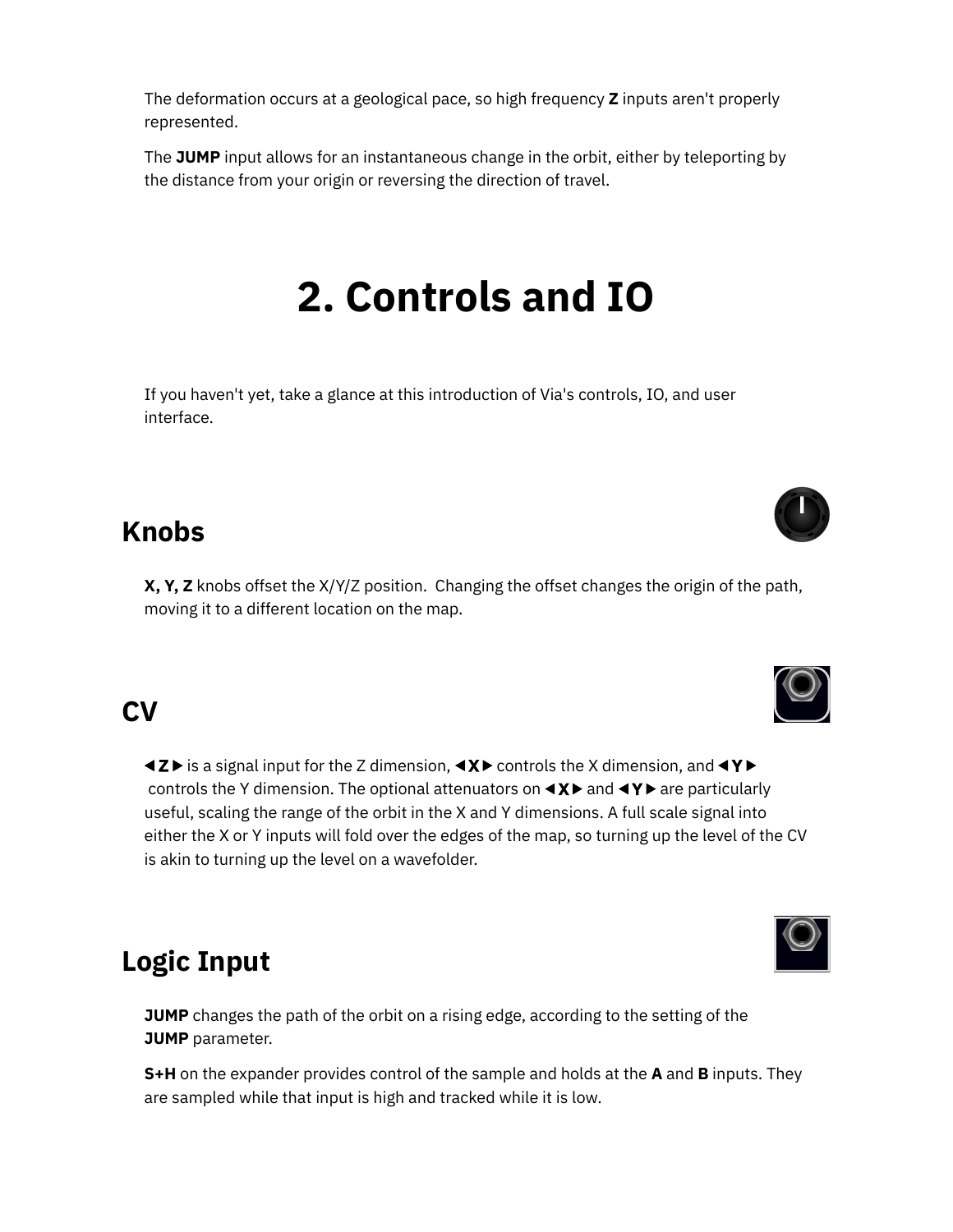## **Outputs**



The module scans 4 surfaces derived simultaneously from the same sources, with an output dedicated to each.

**A X B** represents the most complex, detailed surface. The level at the scan position is mapped to the A and B inputs in a crossfader configuration.

is a "flattened" surface that is not influenced by change in basis function or Z deformation. It preserves the wavefolding effects imposed by the edges of the map.

 $\blacksquare$  is a scan of a one-bit representation of the main surface. The X and Y basis functions are combined using logical rather than algebraic operations.

 $\Delta \blacksquare$  uses the same logical operations on a more complex one-bit representation derived from the direction of change in the surface.

## **LED Display**

When not showing menu information, the LEDs are arranged to show you the current state of several aspects. The LED connected to the **A** and **B** inputs is illuminated whenever the sample and hold on that channel is holding a value. The LED connected to the  $\blacksquare$  output shows its state. The lower LEDs display the current MAP mode.

The RGB display shows the level of the scan CV inputs, with red for X, blue for Y, and green for Z.

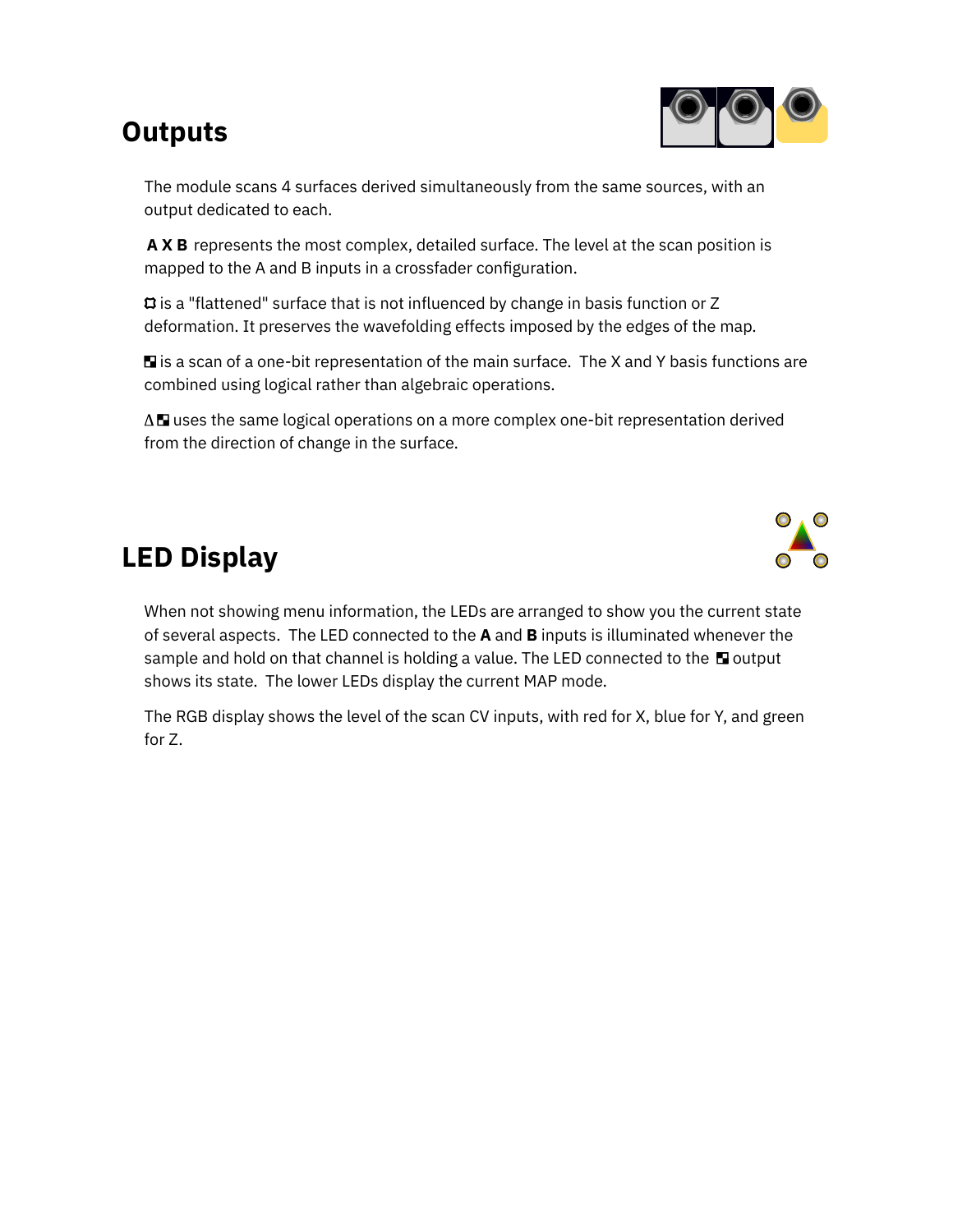## **3. Parameters**

### <span id="page-5-1"></span><span id="page-5-0"></span>**Arrows and MAP**

The direction arrows and **MAP** parameter modify the shape of the surface. As mentioned in the introduction, surfaces are constructed from a pair of basis functions, one for the X dimension and one for the Y dimension.

The logic outputs are computed using the same basis functions: for the  $\square$  output "true/high/on" is when the basis function is greater than 50% of full scale, and for the  $\Delta \blacksquare$ output "true/high/on" is determined by whether the basis function is sloped up or down.



The direction arrows page through the available basis functions; up and down select the basis function for Y, left and right for X.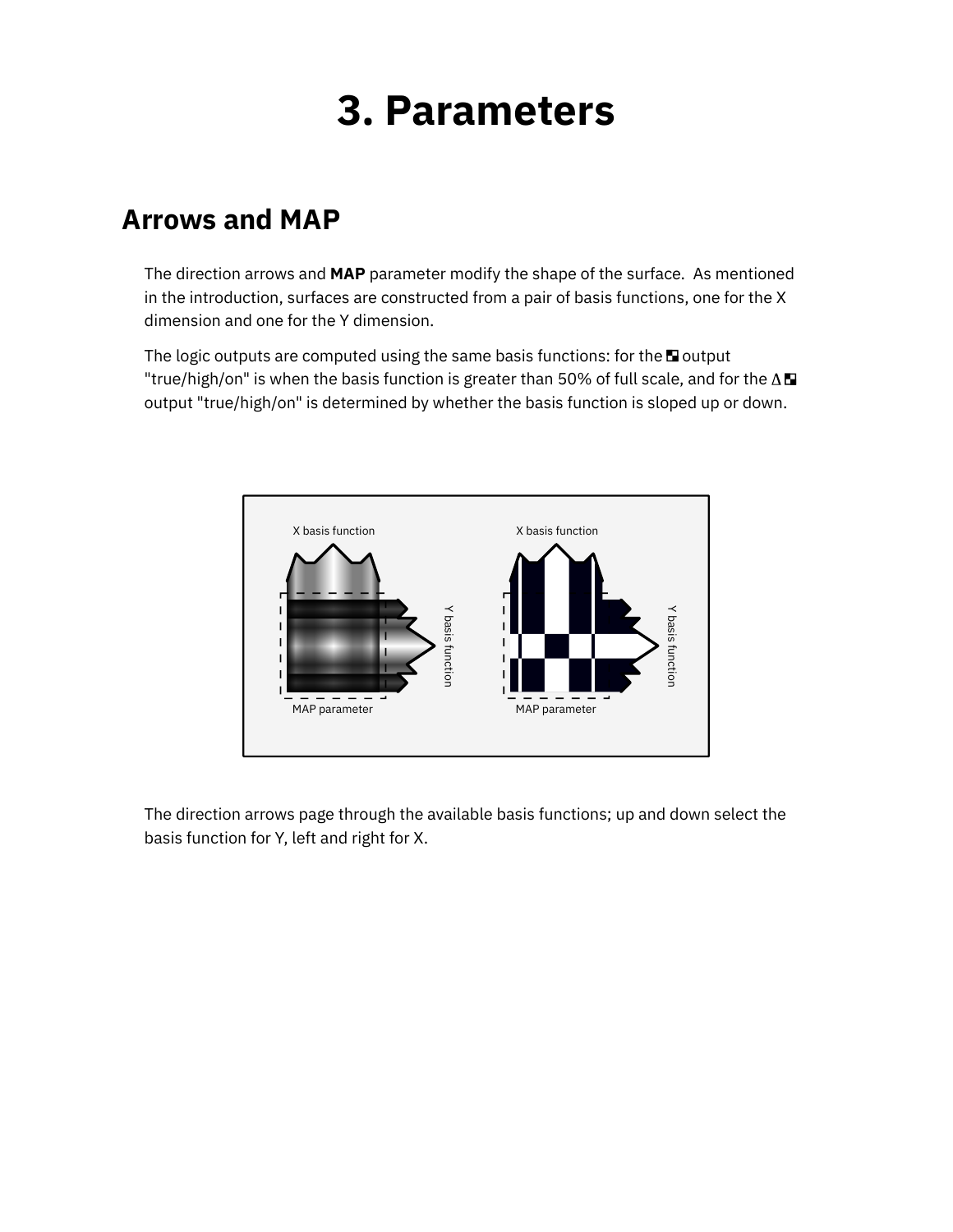

The basis functions are combined into a surface according to the **MAP** parameter. The **MAP** modes include an algebraic map function derived from common blend modes for images and a logic operation for the 1-bit outputs: *add(OR) , multiply(AND), difference(XOR),* and *lighten(>).*

Together, these parameters set the shape of the surface.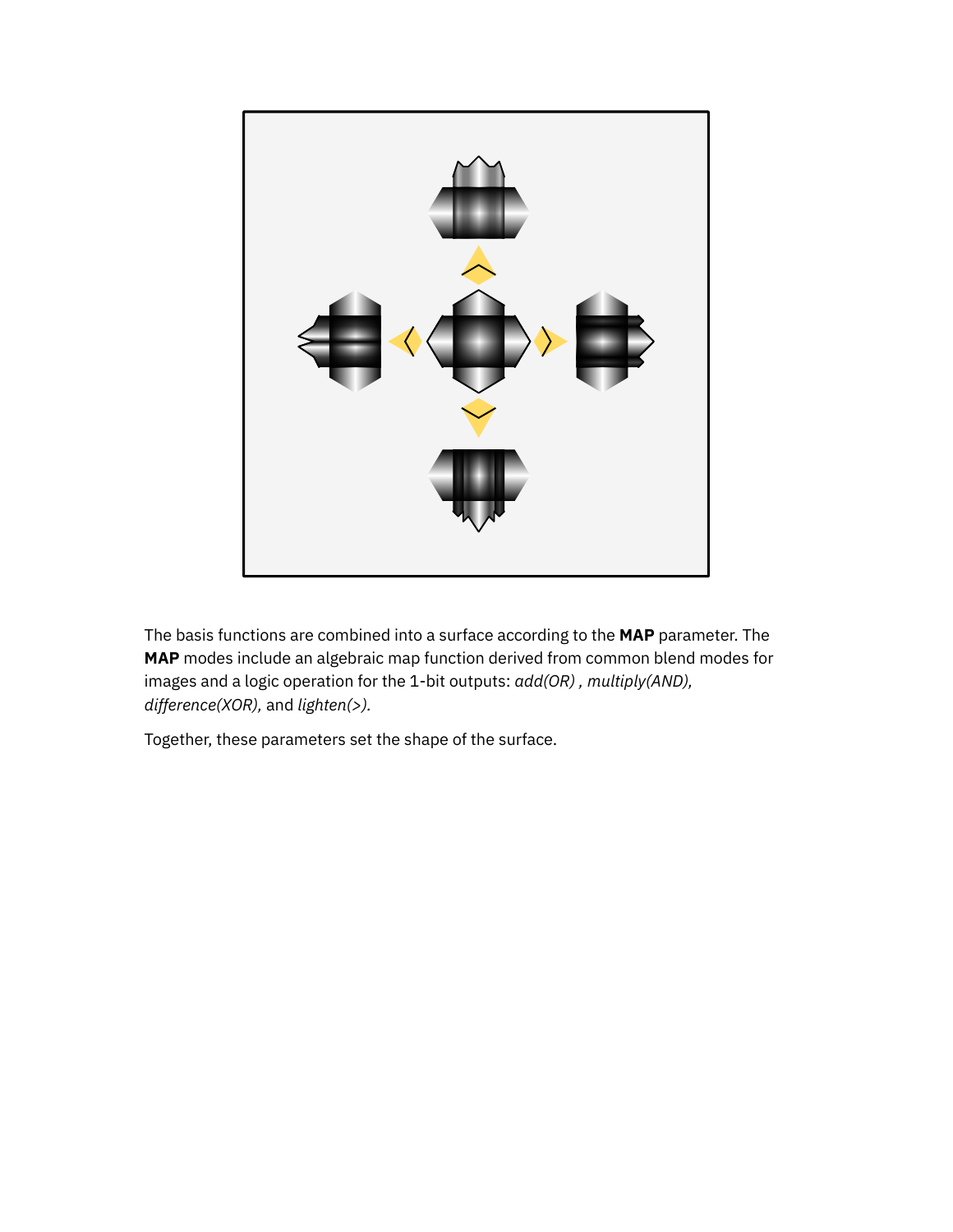

### <span id="page-7-0"></span>**JUMP**

A rising edge at the **JUMP** logic input causes an instantaneous change to the scan function. Mode (1), *Reverse,* switches the scan direction along both the X and Y axes. Mode (2), *Teleport,* restarts the scan from an origin set by the X and Y offsets. The diagram below shows a possible orbit (dashed line) interrupted by a jump (star). The arrows show the direction and location of travel before and after the jump.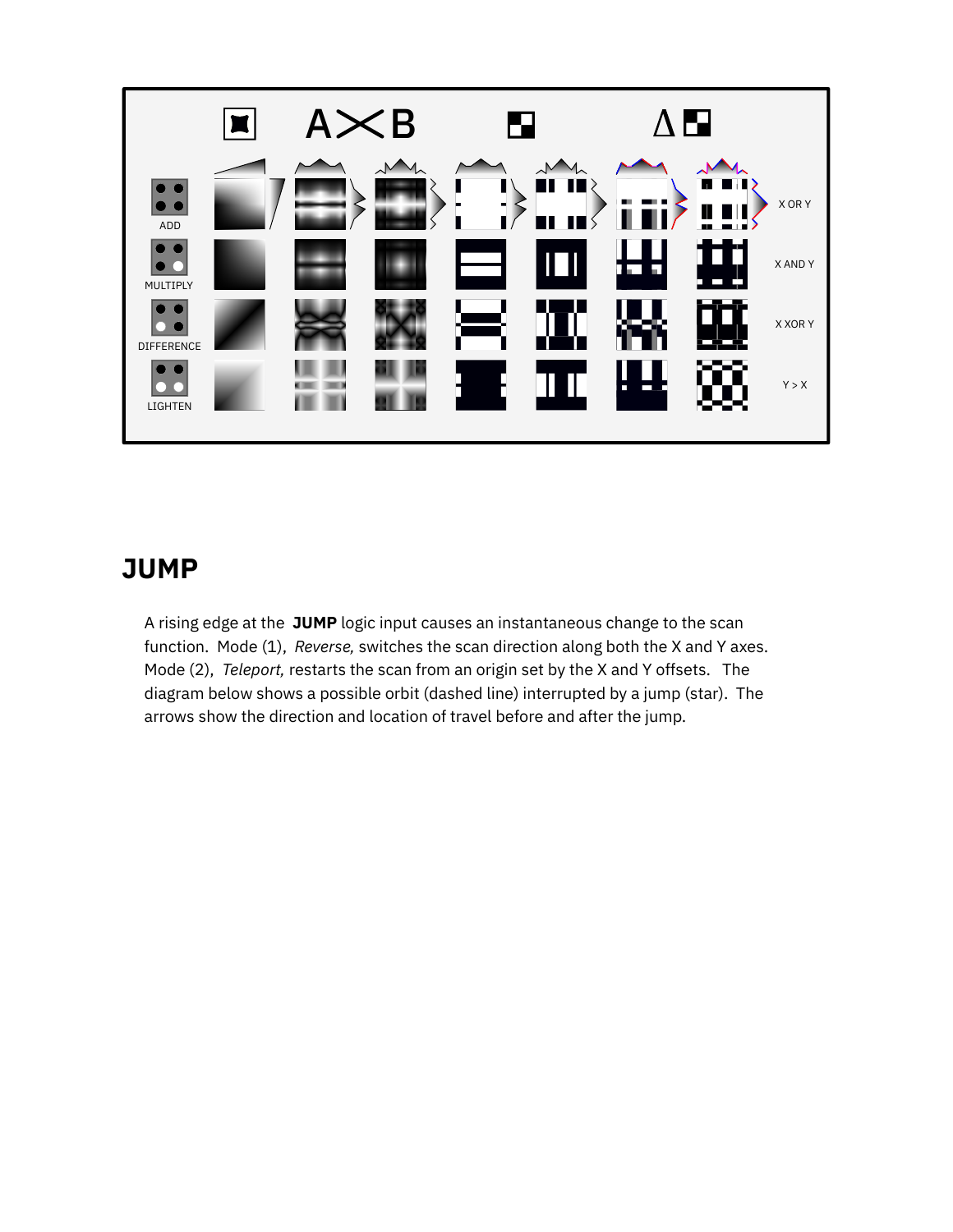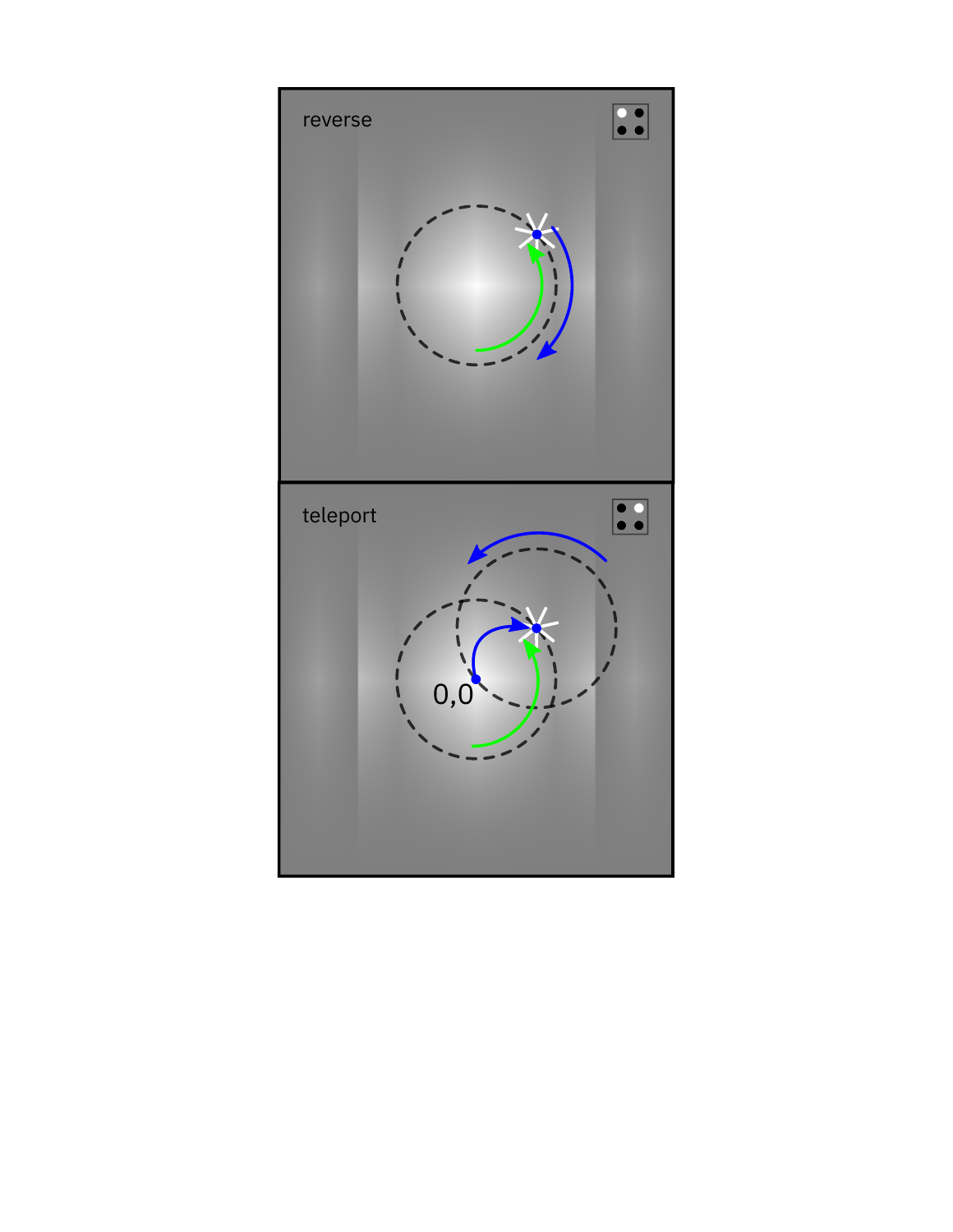## **4. Atlas**

### <span id="page-9-0"></span>**X**

- 1. **Slopes** Smooth tanh waveshaping morphs into a cliff, plateau, and peak.
- 2. **Hills** A steep slope followed by gentler hills with increasing number of hills.
- 3. **Physics World** A bouncing ball trajectory with increasing bounciness.
- 4. **Shapeshifting Range** Start with a simple slope and add peaks and valleys.
- 5. **Multiplier Mountains** An increasing number of sinusoidal slopes with steep dropoffs.
- 6. **Synthville** Samples of 2-op FM with increasing modulator frequency.
- 7. **Steppes** Staircases with 1 5 steps
- 8. **Blockland** Ascending patterns of 8 steps.

### **Y**

- 1. **Slopes** Exponential to logarithmic shaping.
- 2. **Hills** Evenly spaced peaks and valleys comprised of half sine waves.
- 3. **Physics World** Samples of the position of a model of a vibrating string.
- 4. **Shapeshifting Range** A trio of peaks change shape.
- 5. **Multiplier Mountains** An increasing number of linear slopes with steep dropoffs.
- 6. **Synthville** Samples from a modeled lowpass filter with increasing cutoff.
- 7. **Steppes** Bitcrushing from 1 5 bits.
- 8. **Blockland** Ascending and descending patterns of 16 steps.